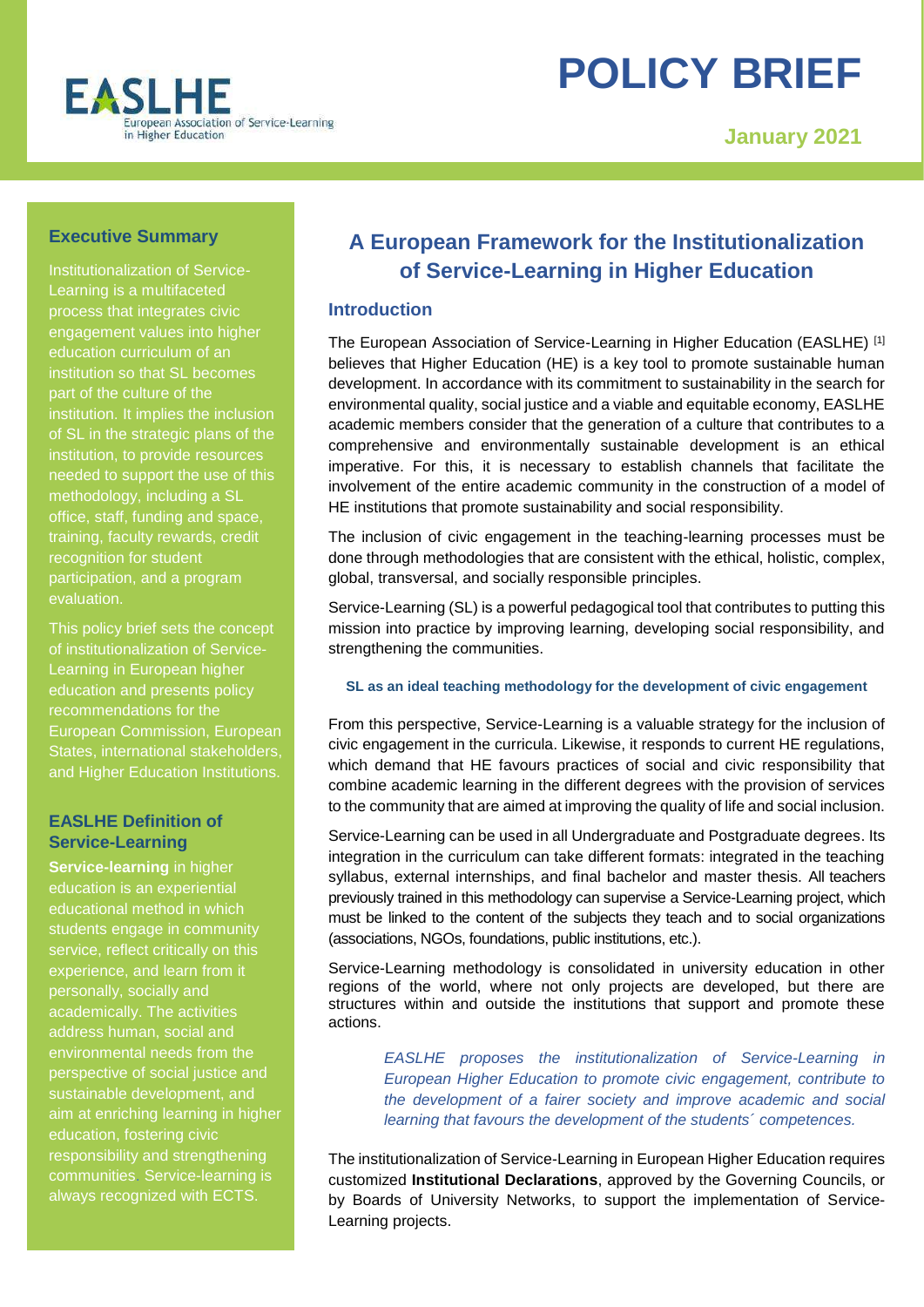#### **Background**

The European Observatory of Service-Learning in Higher Education (EOSLHE) that was founded in January 2019, gives us an idea of the use of SL in Europe. So far it has gathered 138 Service-Learning experiences in 20 European countries: Albania, Austria, Belgium, Bosnia-Herzegovina, Croatia, Finland, France, Germany, Ireland, Italy, Lithuania, Netherlands, Portugal, Romania, Slovakia, Slovenia, Spain, Switzerland, United Kingdom, and Ukraine.

To this data must be added the existence of national networks in Austria, Finland, Flanders, Germany- Ireland, Italy, Portugal, Spain, Switzerland, and the United Kingdom.

The situation is very diverse, although the use and research of this methodology is growing in all the countries mentioned.

Some countries are at the critical mass construction phase while others have already passed it and are making progress in the institutionalization process<sup>[2]</sup>.

While in Ireland the all rectors signed a declaration of their commitment to the community and in support of the Service-Learning methodology, in other countries, such as Denmark, Sweden, Greece or Russia, there is no evidence that this methodology is being used.

#### **Institutionalizing Service-Learning implies:**

- a) Recognition of the teachers who promote, tutor, coordinate and evaluate the Service-Learning projects carried out by their students in the context of their subjects or in specific Service-Learning courses.
- b) Commitment to the development of teaching training programs focussed on the Service-Learning methodology.
- c) Visibility of the Service-Learning projects carried out and positively evaluated through institutional websites.
- d) Support to carry out Service-Learning projects within the framework of teaching innovation.
- e) The necessary health and legal coverage of civil liability that may be specified in the description of the Service-Learning projects, that are carried out in the community, outside the university campus, which guarantees at all times the rights to health and safety of all the relevant people involved.
- f) Creation of stable governance structures that support the planning, execution, and monitoring of Service-Learning projects.

#### **Challenges**

Service-Learning in Europe faces challenges related to socio-political approaches to the mission of HE institutions, institutional models to support Service-Learning practice and research, the creation and maintenance of national and international networks, and the linguistic and cultural translation of the term "service-learning". The following challenges have been identified [3]:

- 1. Accommodating the model of Service-Learning with the various European socio-political models. The practice of Service-Learning, which originally comes from the United States must be adjusted to the diverse cultural contexts in which it occurs.
- 2. Translation of the "Service-Learning" term, and cultural adaptation of the methodology.
- 3. Infrastructures for project coordination at the level of each Higher Education institution.
- 4. Financing that facilitates the use and impact of this methodology.
- 5. Internal and external recognition, both for teachers through promotion mechanisms and accreditation systems, and for students, who must obtain recognition of their participation in these experiences in terms of ECTS credits.
- 6. Curricular time for teachers, since designing, implementing, and evaluating Service-Learning projects requires extra effort and time.
- 7. Knowledge of the methodology, for which courses, seminars and other training actions are valuable.
- 8. Research that allows obtaining evidence of the impact of Service-Learning on students, teachers, the university, the community, and participating social entities.
- 9. Tools for evaluating Service-Learning experiences that include indicators and allow assessing their effects on the environment and on the various actors.
- 10. Sustainability of the Service-Learning projects, but also of the institutional programs that support this methodology.
- 11. Quality standards that improve the use and research of Service-Learning.
- 12. Involvement of students, academic staff, and community partners. For this purpose, issues such as motivation to participate, reciprocity and collaboration are of great importance.
- 13. Analysis of the benefits or possible disadvantages of making Service-Learning a mandatory or voluntary course for students.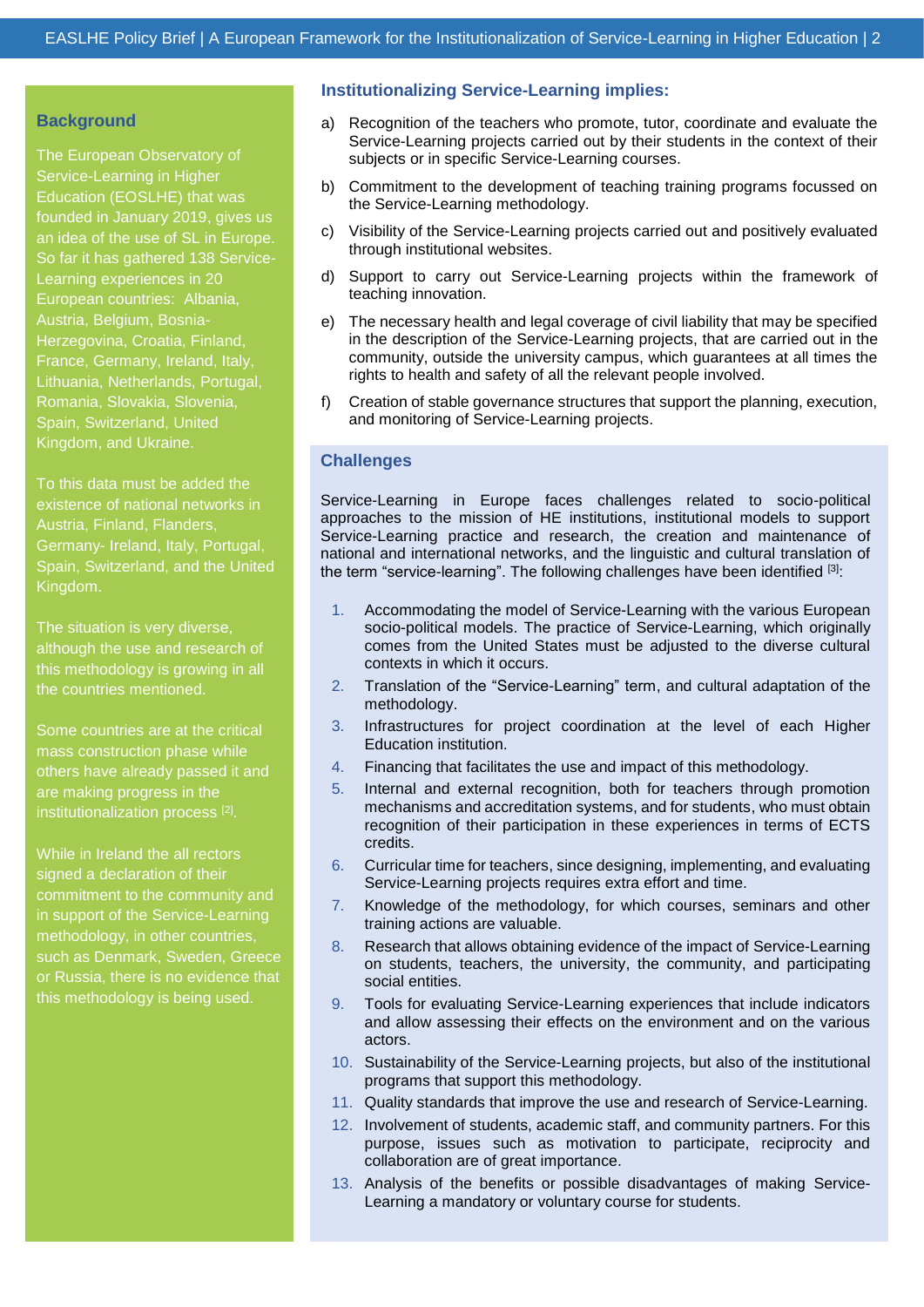#### **Policy recommendations for the European Commission**

- 1. Pursue an agenda to make Service-Learning a reality in Higher Education Institutions (HEIs) in all Member States.
- 2. Promote Service-Learning as an integral part of the Erasmus+ Programme, especially within the mobility and training programs.
- 3. Fund teacher training, professional development, technical assistance, research and mobility programs on Service-Learning.
- 4. Promote and offer educational digital and curriculum resources for Service-Learning in higher education.
- 5. Support the development of national centres for Service-Learning for promoting the development, implementation, and sustainability of Service-Learning within all HEIs.
- 6. Work with the Departments of Higher Education of Member States on Service-Learning matters for developing common quality standards, scholarships, mobility programmes, etc.
- 7. Work with the Quality Accreditation Agencies of the Members States on recognition of Service-Learning.
- 8. Promote the development of HEIs rankings that integrate civic engagement.
- 9. Create a common database of Service-Learning stakeholders in the Member States.

### **Policy recommendations for European States**

- 1. Advocate Service-Learning at the national level to build private-public partnerships in support of Service-Learning as a tool for building common bonds.
- 2. Call on relevant professional organizations, private foundations, community organizations, educational centres to include Service-Learning in their agenda.
- 3. Advocate Service-Learning as an integrative strategy for grounding civic education, civic engagement, and a sense of social connection with others.
- 4. Undertake a national Service-Learning strategy to promote and distribute the most up-to-date guidelines and best practices about Service-Learning to every HEI.
- 5. Improve the existing infrastructure for providing technical assistance and professional development of teachers, staff, and administrators.
- 6. Appoint a specialist in Service-Learning and pursue Service-Learning initiatives.
- 7. Appoint a national Service-Learning Committee in order to formulate, review, and recommend general HE curriculum and operational guidelines as they relate to internships, scholarships, mobility, and Service-Learning experiences.
- 8. Integrate Service-Learning and civic engagement in the accreditation processes of academic staff and HEIs.